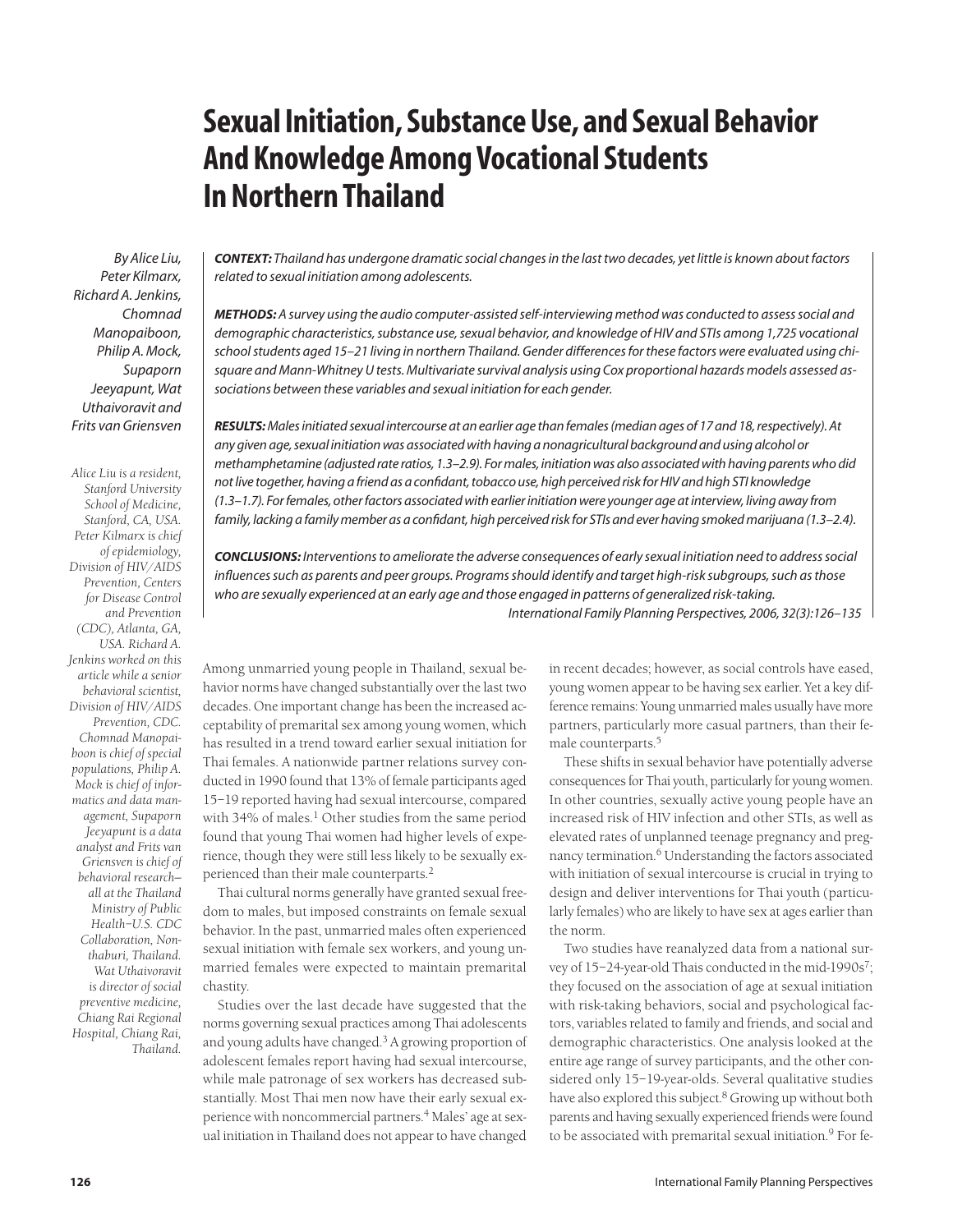males, urban residence<sup>10</sup> and going to nightclubs<sup>11</sup> were associated with a greater likelihood of having premarital sex; for males, poor family relationships,<sup>12</sup> living apart from family<sup>13</sup> or living with parents, $14$  and high levels of alcohol consumption<sup>15</sup> were related to a greater likelihood of premarital sexual activity.

Research in other countries has used various models to explore which factors are related to age at sexual initiation for example, biological and behavioral correlates such as pubertal development and leisure activities, as well as social factors such as the influences of family, peers and institutions (education and religion).<sup>16</sup> Other studies have looked at substance use and mental health problems, but these have generally lacked an overarching conceptual framework.

In this study, we assessed factors associated with age at sexual initiation among adolescents from Chiang Rai, Thailand's northernmost province. It borders Laos and Myanmar in the Golden Triangle region, which is known for drug production and trafficking. Most of the 1.3 million people of Chiang Rai province are northern Thai and live in rural, agricultural lowlands; 13% are ethnic highland minorities ("hill tribes").17 The province's HIV prevalence was among the highest in the country during the early years of the Thai epidemic;18 prevalence peaked among female sex workers in 1991 (62%), with subsequent peaks among 21-year-old male military conscripts (17% in 1993) and primigravid women (11% in 1994). Deaths among men and women aged 20–29 increased 9–10-fold in subsequent years. From analyses of the age distribution of AIDS cases and AIDSrelated deaths, most HIV infection likely occurred during adolescence and young adulthood.19

Our sample comprised students recruited from vocational schools that provided upper secondary and postsecondary education in a variety of manual trades and occupations. The lone previous study of Thai vocational students found lower levels of HIV risk behavior among students in Bangkok than among factory workers and such traditional risk groups as clients of STI clinics.20 Upper secondary and postsecondary education of all kinds is increasingly common in Thailand<sup>21</sup> and serves as an avenue for social mobility, especially for rural and urban youth in provincial areas. The schools that we sampled were located in rural and urban areas and, as vocational institutions, did not draw from the most economically advantaged strata of Thai society. Therefore, we believed they were an appropriate sample for examining sexual and drug use risks in a population exposed to recent social change.

The literature provides a limited theoretical framework for assessing the factors related to sexual initiation. We believed it was important to consider the range of social and behavioral factors that have been treated in past studies, including modifiable factors such as drug and alcohol use, recent sexual behavior, peer norms, relationships with parents, and knowledge of HIV and STIs, as well as factors that are less amenable to intervention, such as age, family structure, urban or rural residence, and family background. We

#### *TABLE 1. Characteristics of vocational school students aged 15–21, according to gender, Chiang Rai, Thailand, 1999*

| Characteristic                                                | Male<br>$(N=893)$ | Female<br>$(N=832)$ |
|---------------------------------------------------------------|-------------------|---------------------|
| <b>Demographic</b>                                            |                   |                     |
| Gender (%)                                                    | 51.8              | 48.2                |
| Mean (median) age                                             | 18.5(18)          | 18.4(18)            |
| Age                                                           |                   |                     |
| $15 - 17(%)$                                                  | 29.1              | 27.8                |
| $18 - 19(%)$                                                  | 43.4              | 45.1                |
| $20 - 21(%)$<br>Northern Thai (%)                             | 27.4<br>92.7      | 27.2<br>94.8        |
|                                                               | 69.3              | 68.9                |
| Parent works in agriculture (%)<br>Parents live together (%)+ | 81.0              | 77.0                |
| Lives with parents (%)                                        | 61.8              | 57.1                |
|                                                               |                   |                     |
| Substance use                                                 |                   |                     |
| Ever went out dancing or drinking (%)                         | 92.0              | 83.3***             |
| Drank any alcohol in past 3 mos. (%)                          | 92.5              | $80.5***$           |
| Ever drove motorcycle after having $\geq 3$ drinks (%)        | 77.5              | $52.5***$           |
| Smoked cigarettes in past 3 mos. (%)                          | 52.4              | $14.5***$           |
| Ever used methamphetamine (%)                                 | 39.2              | $18.0***$           |
| Ever used marijuana (%)                                       | 21.5              | $3.6***$            |
| <b>Sexual behavior</b>                                        |                   |                     |
| Had no sexual contact or intercourse (%)#                     | 33.8              | $41.6***$           |
| Had sexual contact only (%)                                   | 17.9              | 15.3                |
| Mean (median) age at first contact                            | 16.0(16)          | $17.2(17)$ ***      |
| Had sexual intercourse (%)                                    | 48.3              | 43.1                |
| Mean (median) age at first intercourse                        | 16.7(17)          | $17.7(18)$ ***      |
| Used condom at first intercourse (%)                          | 23.2              | 25.6                |
| Had steady sexual partner(s) in past 3 mos. (%)§              | 41.8              | $46.6*$             |
| Had casual sexual partner(s) in past 3 mos. (%)               | 16.2              | $4.8***$            |
| Mean (median) lifetime number of sexual partners              | 4.6(2)            | $2.8(1)$ ***        |
| Ever bought sex (%)                                           | 6.5               | $0.5***$            |
| Ever sold sex (%)                                             | 2.7               | 3.1                 |
| Ever been coerced to have sex (%)++                           | 6.5               | $21.0***$           |
| Homosexual or bisexual (%)                                    | 9.1               | 11.2                |

\*p<.05. \*\*p<.01. \*\*\*p<.001. †Marriages are commonly not legally registered in Thailand, particularly in rural areas, hence "parents live together" includes both registered and unregistered marriages. ‡Sexual contact was defined as the respondent touching someone else's genitals, or someone else touching the respondent's genitals, for the purpose of erotic stimulation; this included oral sex, but not vaginal or anal penetration. §A steady sexual partner was someone the respondent had known for at least two months, had sexual contact or intercourse with regularly, and felt an emotional bond with; a casual partner was someone whom the respondent had sexual contact or intercourse with and who was not a steady partner, and with whom no money was exchanged. ††Coerced sex included forced sexual contact and intercourse.

also included variables that have emerged as important correlates of risk behavior in Thailand, such as sexual coer- $\frac{\text{cion}^{22}}{\text{coul}}$  and sexual orientation.<sup>23</sup> This study's primary objective was to identify factors that should be incorporated into interventions aimed at improving the sexual health of Thai adolescents and young adults.

# **METHODS**

# **Sample**

In November and December 1999, we invited 1,736 students aged 15–21 who attended three vocational schools in Chiang Rai to participate in a cross-sectional survey of sexual and drug use behavior. After providing written informed consent (persons 15 or older do not need parental consent in Thailand), $24$  1,725 students completed computer-administered questionnaires in a classroom equipped as a computer laboratory, using monitors with hoods to maximize privacy. Equal enrollment quotas were set for males and females, as well as for each of the six grade levels in the schools. The study protocol was approved by the ethical review committee of the Thai Ministry of Public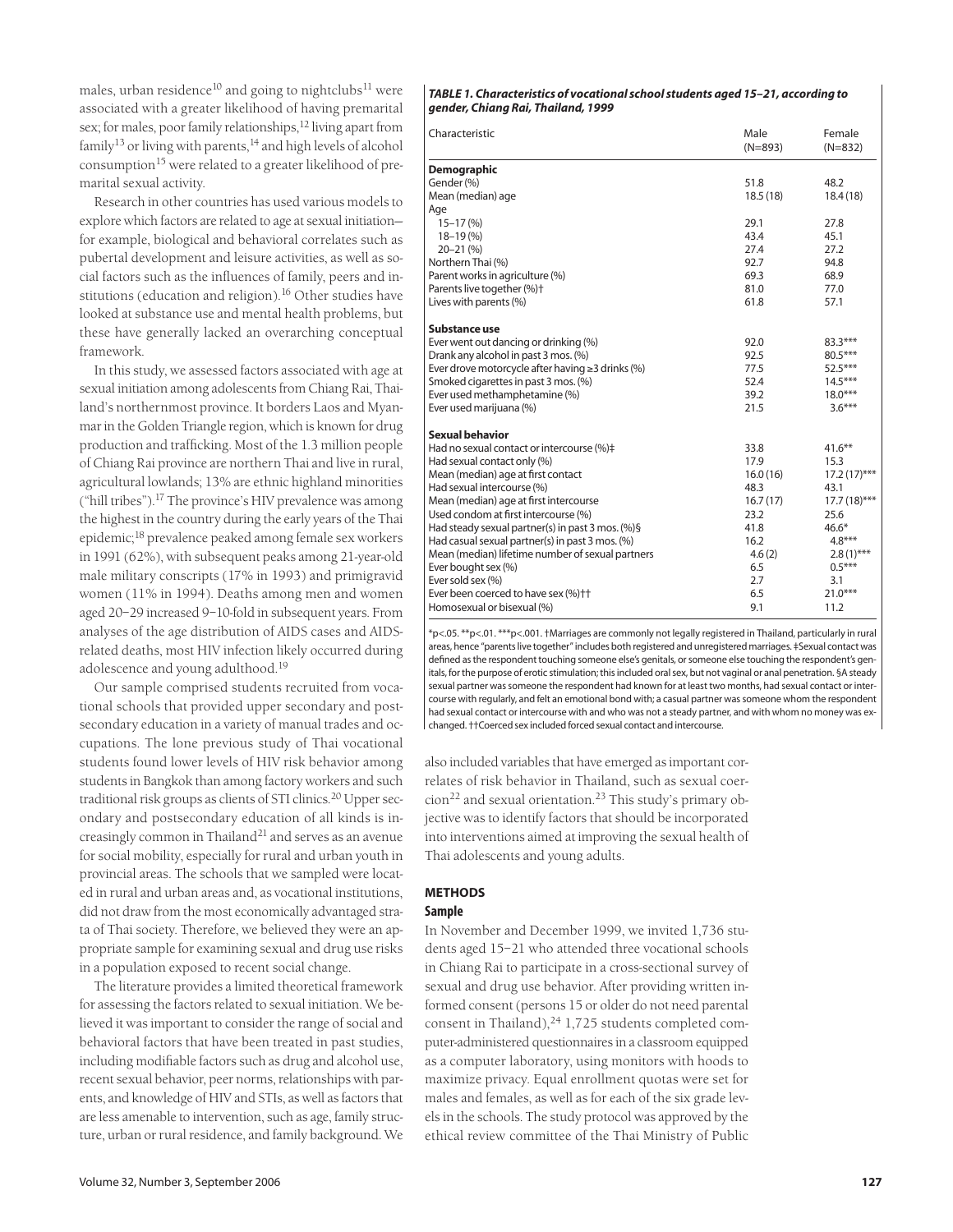

Health and by the institutional review board of the U.S. Centers for Disease Control and Prevention. A detailed description of the study procedures has been reported elsewhere.25

# **Measurement**

The study's questionnaire was administered using the audio computer-assisted self-interviewing (audio-CASI) method, which has been shown to increase reporting of sensitive behaviors (e.g., sexual behavior, drug use, violence) and to provide better reliability and validity than face-to-face interviews or self-administered questionnaires.<sup>26</sup>

Demographic characteristics included age, ethnicity, whether either parent worked in agriculture, parents' marital status and whether they lived together, student's living situation and several social network variables—having a family member or close friend as a confidant, and if they felt pressured by friends to use methamphetamine (scored on a five-point scale from absolutely true to absolutely untrue, and dichotomized to absolutely untrue vs. all other levels). The presence of depressive symptoms was assessed by five items on the frequency of symptoms during the past three months (i.e., how often the participant felt "energetic," "down or depressed," "bored with your life," "lonely" or "optimistic about [the] future," each scored on a five-point scale from never to always; Cronbach's alpha=0.70); $^{27}$  this measure was dichotomized into low and high levels based on the number of always and almost always responses.

Participants were asked a series of questions about their use of alcohol and drugs: whether they ever went out dancing or drinking (i.e., went to settings where people often meet partners for casual sex), had drunk alcohol or smoked cigarettes in the past three months, had driven a motorcycle after having three or more drinks, or had ever used methamphetamine or marijuana.

For questions on sexual behavior and experience, sexual initiation was defined as the first occurrence of vaginal or anal intercourse. Students who said they had had intercourse were then asked a series of questions: their age at first intercourse; whether they had used condoms at first sex; whether they had had steady or casual partners in the past three months; their lifetime number of sexual partners; whether they had ever bought or sold sex; condom use with steady, casual and commercial partners, as well as at last intercourse (regardless of partner type); and whether they had ever been forced to have sexual contact or intercourse (and if so, at what age).

Male participants were asked about their sexual orientation. They were categorized as heterosexual if they identified themselves as such and stated that they were sexually attracted to women only. Participants expressing other combinations of sexual identity and same-sex attraction were identified as homosexual or bisexual.

Perceived risk for HIV infection was assessed by two items on the perceived risk of getting HIV and worry about getting HIV, using five-point scales from never to always (interitem r=0.58; p<.001—not shown). Perceived risk for STIs was assessed by two similar items (interitem r=0.55; p<.001). Both scales were dichotomized based on the number of often and always responses. Answers to an 11-item HIV knowledge scale (e.g., can HIV be transmitted by: sexual intercourse, from mother to child, by sharing needles and syringes, by insect or mosquito bites, by touching people infected with the virus) and a five-item STI knowledge scale (e.g., STIs can make women infertile, STIs can be passed from mother to child) were broken into categories of low, intermediate and high, depending on the number of correct responses (i.e., agree, disagree or not sure).

#### **Statistical Analysis**

Gender differences were evaluated using the chi-square test for categorical variables and the Mann-Whitney U test for continuous variables. Survival analysis was used to compare the reported age at first sexual intercourse for male and female participants.28 Correlates of the timing of sexual initiation were evaluated separately for male and female students using Cox proportional hazards models. We expected that different models would result for males and females, because of gender differences in age at sexual initiation and gender-specific social norms for sexual behavior in Thailand.<sup>29</sup> The variables were first entered individually to identify factors correlated with time to first intercourse in univariate analyses; rate ratios with 95% confidence intervals were calculated for these associations. Variables that were statistically significant at p<.05 in the univariate analyses and variables of theoretical interest were then entered into multivariate Cox survival analyses, stratified by gender.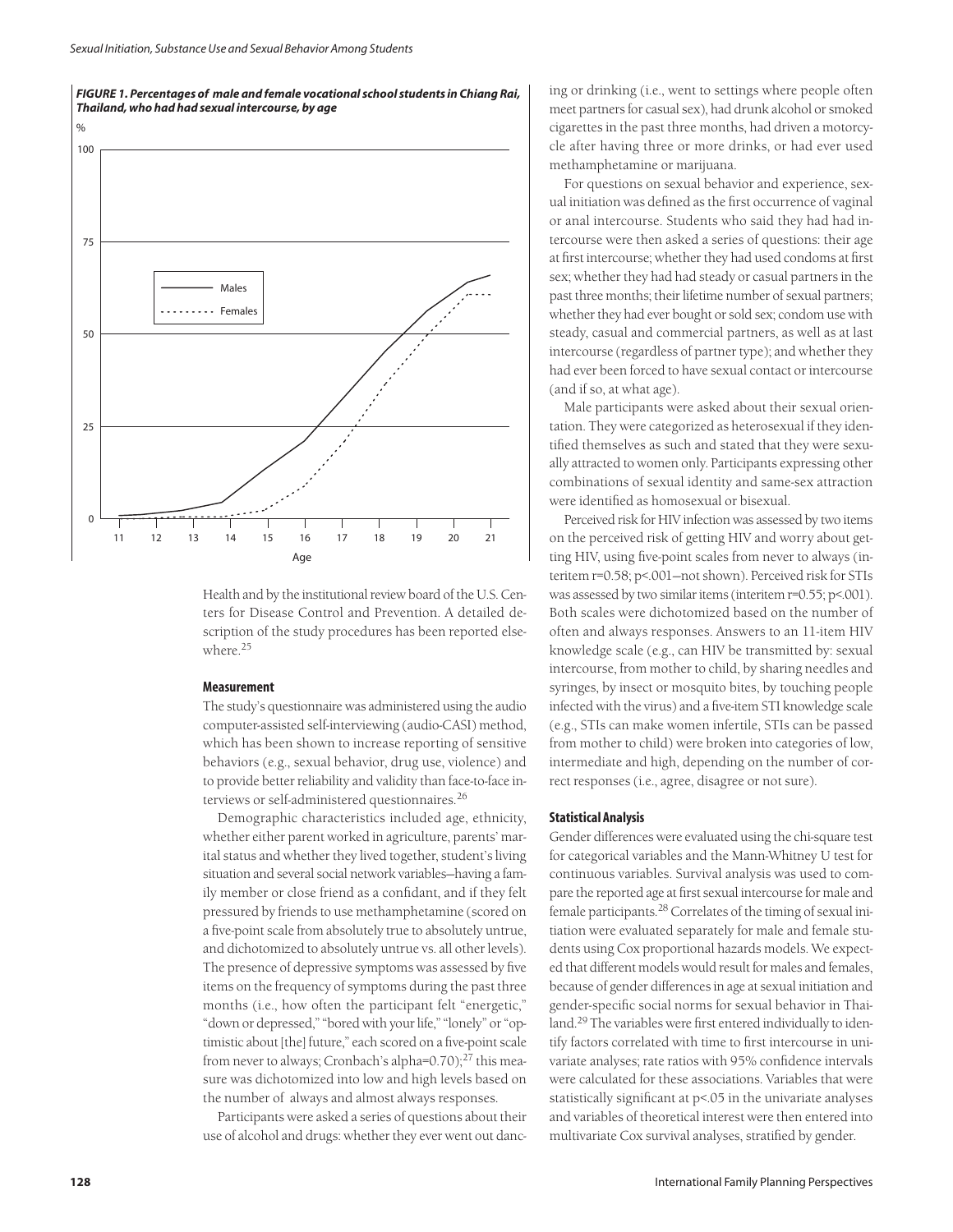*TABLE 2. Percentage of students who had had sexual intercourse, and unadjusted rate ratios (and 95% confidence intervals) from Cox regression survival analysis assessing associations between selected characteristics and time to sexual initiation, stratified by gender* 

| Characteristic                                  | Male |                                        | Female |                                  | Characteristic                    | Male |                      | Female |                    |
|-------------------------------------------------|------|----------------------------------------|--------|----------------------------------|-----------------------------------|------|----------------------|--------|--------------------|
|                                                 | $\%$ | Rate ratio                             | $\%$   | Rate ratio                       |                                   | $\%$ | Rate ratio           | $\%$   | Rate ratio         |
| Age                                             |      |                                        |        |                                  | Ever went out dancing or drinking |      |                      |        |                    |
| $15 - 17$                                       | 26.2 | $0.8(0.6-1.1)$                         | 22.1   | $2.3(1.6-3.4)$ ***               | Yes                               | 51.5 | $4.3(2.1 - 8.7)$ *** | 48.3   | $2.9(1.9-4.4)$ *** |
| $18 - 19$                                       | 48.2 | $0.8(0.7-1.0)$                         | 47.5   | $1.4(1.1-1.8)$ **                | No                                | 11.3 | ref                  | 17.3   | ref                |
| $20 - 21$                                       | 71.8 | ref                                    | 57.5   | ref                              |                                   |      |                      |        |                    |
|                                                 |      |                                        |        |                                  | Smoked cigarettes in past 3 mos.  |      |                      |        |                    |
| Parent works in agriculture                     |      |                                        |        |                                  | Yes                               | 60.3 | $1.9(1.6-2.3)$ ***   | 62.0   | $1.8(1.4-2.3)$ *** |
| Yes                                             | 44.4 | ref                                    | 41.4   | ref                              | No                                | 35.1 | ref                  | 39.9   | ref                |
| No                                              | 56.9 | $1.6(1.3-1.9)$ ***                     | 47.1   | $1.4(1.1-1.7)$ **                |                                   |      |                      |        |                    |
|                                                 |      |                                        |        | <b>Ever used methamphetamine</b> |                                   |      |                      |        |                    |
| <b>Parents not living together</b>              |      |                                        |        |                                  | Yes                               | 64.3 | $2.0(1.7-2.5)$ ***   | 62.0   | $2.0(1.6-2.6)$ *** |
| Yes                                             | 61.8 | $1.5(1.2-1.9)$ ***                     | 46.6   | $1.2(0.9-1.6)$                   | No                                | 37.9 | ref                  | 39.0   | ref                |
| No                                              | 45.1 | ref                                    | 42.1   | ref                              |                                   |      |                      |        |                    |
|                                                 |      |                                        |        |                                  | Ever used marijuana               |      |                      |        |                    |
|                                                 |      | Lives in boarding house or rented room |        |                                  | Yes                               | 70.3 | $1.8(1.5-2.2)$ ***   | 76.7   | $2.2(1.5-3.4)$ *** |
| Yes                                             | 52.8 | $1.1(0.9-1.3)$                         | 53.1   | $1.4(1.1-1.7)$ **                | No                                | 42.2 | ref                  | 41.9   | ref                |
| No                                              | 46.3 | ref                                    | 38.3   | ref                              |                                   |      |                      |        |                    |
|                                                 |      |                                        |        |                                  | <b>Sexual orientation</b>         |      |                      |        |                    |
| Has family member as confidant                  |      |                                        |        |                                  | Homosexual or                     |      |                      |        |                    |
| Yes                                             | 48.4 | ref                                    | 39.2   | ref                              | bisexual                          | 37.0 | $0.9(0.6-1.2)$       | na     | na                 |
| No                                              | 47.6 | $1.1(0.9-1.4)$                         | 56.2   | $1.9(1.5-2.3)$ ***               | Heterosexual                      | 49.4 | ref                  | na     | na                 |
| Has close friend as confidant                   |      |                                        |        |                                  | Perceived risk for HIV            |      |                      |        |                    |
| Yes                                             | 50.1 | $1.5(1.1-2.2)^{*}$                     | 42.7   | $0.9(0.6 - 1.3)$                 | Hiah                              | 60.7 | $1.5(1.1-2.0)$ *     | 65.5   | $1.4(1.1-2.0)$ *   |
| No                                              | 31.8 | ref                                    | 51.1   | ref                              | Low                               | 47.0 | ref                  | 42.1   | ref                |
| Depressive symptoms scale                       |      |                                        |        |                                  | <b>Perceived risk for STIs</b>    |      |                      |        |                    |
| High                                            | 50.0 | $1.0(0.8-1.3)$                         | 43.2   | $1.1(0.9-1.4)$                   | High                              | 41.7 | $1.0(0.6 - 2.0)$     | 62.1   | $1.8(1.1-2.9)$ *   |
| Low                                             | 47.6 | ref                                    | 43.1   | ref                              | Low                               | 48.4 | ref                  | 42.5   | ref                |
|                                                 |      |                                        |        |                                  |                                   |      |                      |        |                    |
|                                                 |      | Peer pressure to use methamphetamine   |        |                                  | <b>AIDS knowledge</b>             |      |                      |        |                    |
| High                                            | 44.4 | $0.9(0.6 - 1.3)$                       | 50.8   | $1.5(1.0-2.1)^{*}$               | High                              | 50.8 | $1.7(0.9 - 3.3)$     | 44.5   | $2.2(0.8 - 5.4)$   |
| Low                                             | 48.6 | ref                                    | 42.6   | ref                              | Intermediate                      | 42.5 | $1.6(0.8 - 3.0)$     | 42.3   | $2.3(0.9-6.3)$     |
| Had ≥3 alcoholic drinks at one time             |      |                                        |        |                                  | Low                               | 32.3 | ref                  | 20.0   | ref                |
|                                                 |      |                                        |        |                                  |                                   |      |                      |        |                    |
| in past 3 mos.                                  |      |                                        |        |                                  | <b>STI knowledge</b>              |      |                      |        |                    |
| Yes                                             | 52.4 | $2.4(1.6-3.6)$ ***<br>ref              | 51.3   | $2.0(1.6-2.6)$ ***               | High                              | 62.3 | $1.5(1.1-2.0)$ **    | 46.7   | $1.0(0.7-1.5)$     |
| No                                              | 21.2 |                                        | 25.8   | ref                              | Intermediate                      | 49.7 | $1.2(0.9-1.4)$       | 46.8   | $1.2(0.9-1.5)$     |
|                                                 |      |                                        |        |                                  | Low                               | 41.8 | ref                  | 38.6   | ref                |
| Ever drove motorcycle after<br>having ≥3 drinks |      |                                        |        |                                  |                                   |      |                      |        |                    |
| Yes                                             | 55.2 | $2.1(1.6-2.9)$ ***                     | 53.3   | $1.7(1.4-2.1)$ ***               |                                   |      |                      |        |                    |
| No                                              | 24.4 | ref                                    | 31.9   | ref                              |                                   |      |                      |        |                    |
|                                                 |      |                                        |        |                                  |                                   |      |                      |        |                    |

\*p<.05. \*\*p<.01. \*\*\*p<.001. *Notes:* ref=reference group. na=not applicable for female participants self-identified as homosexual or bisexual, as sexual intercourse was defined as penile penetration of the vagina or anus.

We did not identify a particular age as defining "early" sexual initiation. Instead, we used survival analysis to examine how demographic characteristics, social factors, knowledge of AIDS and STIs and perceptions of risk, and sexual and substance use behaviors were related to the age at which sexual intercourse first occurred. This permitted examination of cumulative trends in the sample by age, rather than associations with a particular age. We chose not to conduct an extreme group analysis (e.g., using very early or very late ages as reference points) or one based on median split for age because of the problems of dichotomizing dependent variables that are inherently continuous in their measurement.<sup>30</sup> Age-specific analyses run the risk of missing cumulative factors and may be handicapped by small cell sizes for some independent variables. To achieve parsimonious models, we used backward, stepwise elimination to remove variables that did not contribute independently at p<.05.

#### **RESULTS**

Of the 1,725 participants, the mean age was 18.4 years. Overall, 52% were male, more than nine in 10 were northern Thai and two-thirds had at least one parent who worked in agriculture (Table 1, page 127). The parents of eight in 10 participants lived together, and six in 10 students lived with their parents. Large proportions of males and females had drunk alcohol in the past three months (93% and 81%, respectively) and ever driven a motorcycle after having three or more drinks (78% vs. 53%). Levels of substance use for males and females were significantly different, with higher proportions of males having used tobacco in the past three months (52% vs. 15%) and having ever used methamphetamine (39% vs. 18%) or marijuana (22% vs. 4%).

Some 15% of female and 18% of male students reported having had sexual contact only (defined as the respondent touching someone else's genitals, or someone else touching the respondent's genitals, for erotic stimulation,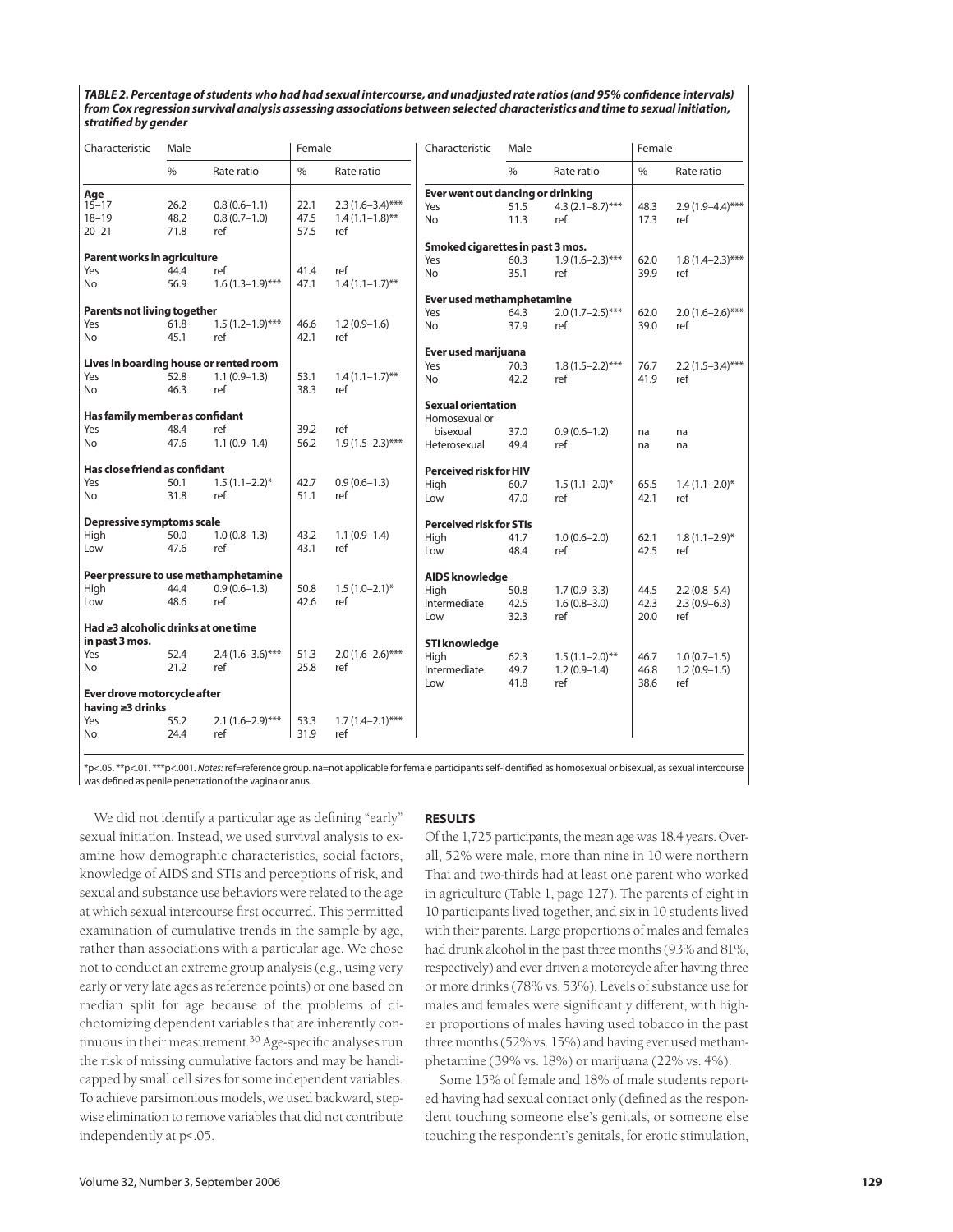*TABLE 3. Adjusted rate ratios (and 95% confidence intervals) from Cox regression survival analysis assessing associations between selected characteristics of male students and time to sexual initiation* 

| Characteristic                      | Adjusted rate ratio |
|-------------------------------------|---------------------|
| Ever went out dancing or drinking   | $2.9(1.4 - 5.9)$ ** |
| High perceived risk for HIV         | $1.7(1.3-2.3)$ ***  |
| High STI knowledge                  | $1.7(1.2-2.2)$ **   |
| Ever used methamphetamine           | $1.6(1.3-2.1)$ ***  |
| Has close friend as confidant       | $1.6(1.1-2.4)$ *    |
| Neither parent works in agriculture | $1.5(1.2-1.9)$ ***  |
| Smoked cigarettes in past 3 mos.    | $1.5(1.2-1.9)$ **   |
| Parents not living together         | $1.3(1.1-1.7)^{*}$  |

\*p<.05. \*\*p<.01. \*\*\*p<.001. *Note:* Variables were eliminated from the model in the following order: sexual orientation, has family member as confidant, age, lives in boarding house or rented room, ever used marijuana, had ≥three alcoholic drinks at one time in past three months, peer pressure to use methamphetamine and STI knowledge.

including oral sex), whereas 43% of females and 48% of males had had intercourse. Among those with any sexual experience, the mean ages at first sexual contact and first intercourse were significantly earlier for males (16.0 and 16.7, respectively) than for females (17.2 and 17.7, respectively). One quarter of participants had used a condom at first intercourse.

Approximately 10% of both males and females identified themselves as homosexual or bisexual. Nearly half of participants reported having a steady sexual partner in the past three months (42% of males and 47% of females), and smaller proportions reported having a casual partner (16% and 5%, respectively). Males reported a higher cumulative number of sexual partners than females (4.6 vs. 2.8), and a larger proportion had ever bought sex (7% vs. 1%). Three percent of students had ever sold sex, and 21% of females reported ever being coerced to have sex.

On average, males initiated sexual intercourse earlier than females (rate ratio, 1.3; p<.001—not shown). By age 17 for males and age 18 for females, more than one quarter reported having had intercourse (Figure 1, page 128). By age 19, 56% of males and 50% of females had had intercourse.

*TABLE 4. Adjusted rate ratios (and 95% confidence intervals) from Cox regression survival analysis assessing associations between selected characteristics of female students and time to sexual initiation*

| Characteristic                         | Adjusted rate ratio |
|----------------------------------------|---------------------|
| Age (compared with 20-21-year-olds)    |                     |
| $15 - 17$                              | $2.4(1.6-3.5)$ ***  |
| $18 - 19$                              | $1.4(1.1-1.8)$ **   |
| Ever went out dancing or drinking      | $2.2(1.4-3.5)$ **   |
| High perceived risk for STIs           | $1.9(1.2 - 3.1)$ ** |
| Ever used marijuana                    | $1.6(1.0-2.6)$ *    |
| Has no family member as confidant      | $1.5(1.2-1.9)$ **   |
| $Had >3$ alcoholic drinks at           |                     |
| one time in past 3 mos.                | $1.4(1.0-1.9)$ *    |
| Ever used methamphetamine              | $1.4(1.1-1.8)$ *    |
| Neither parent works in agriculture    | $1.3(1.1-1.7)$ *    |
| Lives in boarding house or rented room | $1.3(1.0-1.6)$ *    |

\*p<.05. \*\*p<.01. \*\*\*p<.001. *Note:*Variables were eliminated from the model in the following order: has close friend as confidant, parents not living together, smoked cigarettes in past three months, peer pressure to use methamphetamine and perceived risk for HIV.

In the univariate analysis for males, several factors were associated with a shorter time to sexual initiation: not having a parent who worked in agriculture, having parents who did not live together, having a close friend as a confidant, a perceived high risk for HIV infection and high STI knowledge (rate ratios, 1.5–1.6—Table 2, page 129). All substance use measures were also strongly associated with earlier initiation of intercourse: having ever gone out dancing or drinking, having had three or more alcoholic drinks at one time in the past three months, having ever driven a motorcycle after consuming alcohol, having smoked cigarettes in the past three months, or having ever used methamphetamine or marijuana (1.8–4.3).

Among females, those aged 15–17 and 18–19 were more likely to have initiated sexual intercourse at an earlier age than those aged 20–21 (rate ratios, 2.3 and 1.4, respectively). Other factors associated with earlier intercourse were not having a parent who worked in agriculture, living in a boarding house or rented room, not having a family member as a confidant, high peer pressure to use methamphetamine and perceived high risk for HIV and for STIs (1.4–1.9). For females, as for males, all substance use measures showed associations with shorter time to the initiation of intercourse  $(1.7-2.9)$ .

In the multivariate analysis, earlier sexual initiation for males was associated with not having a parent who worked in agriculture, having parents who did not live together, having a close friend as a confidant, a perceived high risk for HIV infection, a high level of STI knowledge, having ever gone out dancing or drinking, recent tobacco use and having ever used methamphetamine (adjusted rate ratios, 1.3–2.9—Table 3).

Independent correlates of earlier sexual initiation for females included being in the age-groups 15–17 or 18–19, not having a parent who worked in agriculture, living in a boarding house or rented room, not having a family member as a confidant, a perceived high level of risk for STI infection, having ever gone out dancing or drinking, having recently had three or more drinks at one time, and having ever used methamphetamine or marijuana (adjusted rate ratios, 1.3–2.4—Table 4).

# **DISCUSSION**

Our findings suggest that age at sexual initiation may be influenced by a number of social factors and demographic characteristics, as well as several risk-taking behaviors, although the specific factors vary by gender. This study adds to a literature that has found that Thai females are initiating sexual intercourse at a younger age, $31$  a trend that coincides with premarital sex for females becoming more accepted among Thai youth.32

More than half of female participants reported having had intercourse by age 19, which suggests that their age of sexual initiation has declined over the past decade.33 In our sample, females in the 15–17 and 18–19 age-groups reported having had sexual intercourse at an earlier age than 20–21 year-olds. When interpreting these data, we must consid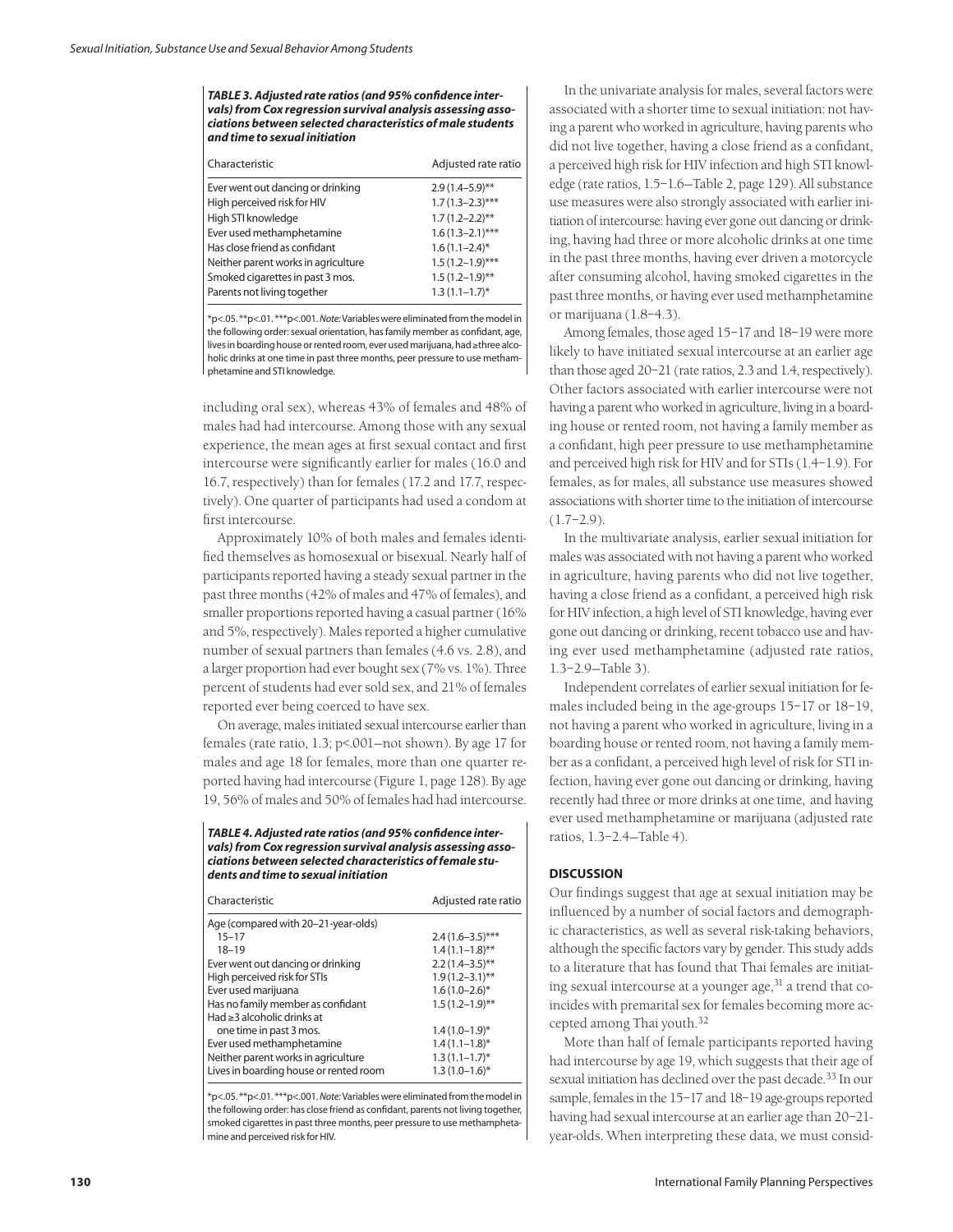er that our use of a school-based population may select for older females who had less sexual experience, because women who became pregnant or married may have dropped out of school. Nevertheless, these results are indicative of earlier sexual initiation for women in Thailand albeit at a later age than adolescent females in some other countries.<sup>34</sup>

Most of this shift in sexual behavior for Thai females appears attributable to the increased acceptability of premarital sex among young women. Other Thai studies have indicated that although attitudes regarding premarital relations for women have become more permissive in the past two decades,<sup>35</sup> gender norms continue to dictate passive roles for females within intimate relationships, thereby limiting opportunities for sexual self-assertion.<sup>36</sup> Hence, women are not expected to initiate discussions about sex, display sexual knowledge or initiate condom use. In general, expression of sexuality is more widely accepted in Thai culture for males than for females, and these norms tend to be maintained even by Thai women.<sup>37</sup> Thai men and women also tend to view men as having much stronger sexual drives and needs than women.38

Thai men have greater freedom in their sexual lives than women, as exemplified by the society's tolerance of sexual experimentation and patronage of female sex workers by men.<sup>39</sup> Available data suggest that age at first sex for males has changed little over the past decade.<sup>40</sup> However, dramatic changes have occurred in males' premarital partners. Sex worker patronage among young Thai men has declined, and sex workers are no longer men's most common first sexual partners.<sup>41</sup> Steady partnerships with girlfriends have become common, although substantial numbers of young men also have casual partners.<sup>42</sup> The declining patronage of sex workers occurred with the rapid emergence of the HIV epidemic among Thai sex workers and their partners,<sup>43</sup> which was accompanied by media campaigns that linked HIV infection to sex workers.<sup>44</sup> This may have contributed to the increased frequency of noncommercial sex partners and accelerated the trend toward greater acceptability of premarital sex for young women, which had begun before the start of the HIV epidemic.

We found that social variables appeared to be associated with earlier sexual initiation, although some influences were markedly different for males and females. Coming from an agricultural background was associated with delayed sexual initiation for both genders. A previous national survey had obtained similar findings, but only for females.45 Living in a rural village in Thailand typically provides more opportunities for parents and others in the community to monitor and oversee courtship among adolescents and young adults,<sup>46</sup> although this has diminished in recent decades.47 Rural villages may also present adolescents with fewer opportunities to engage in sexual relationships, although travel to vocational schools in urban or periurban Chiang Rai would widen these opportunities. The Thai population remains predominantly rural, yet mass media, transportation and migration to urban areas by villagers have reduced the influence of rural values, and increasing urbanization will likely continue this trend.

Other associations between family characteristics and sexual initiation were gender-specific. For males, those whose parents did not live together tended to initiate intercourse earlier than those in intact families; for females, not having a family member as a confidant and living on one's own were associated with earlier sexual initiation. Studies in other countries have found that dual-parent families, higher levels of parental monitoring and the quality of parent-adolescent communication were associated with the postponement of sexual initiation.<sup>48</sup> One national study found that having been raised in a two-parent household was associated with later sexual initiation among Thai adolescents.49 Furthermore, parental monitoring of courtship has focused primarily on daughters,50 which would appear to be consistent with our finding that earlier sexual initiation among females was associated with not having a family member as a confidant and with living away from home; however, another study found that the quality of parentadolescent relationships was more strongly related to the likelihood of earlier sexual initiation for males than for females.<sup>51</sup>

Peer influence was a significant factor only for males, for whom the presence of a close friend as a confidant was associated with earlier sexual initiation. Although having a peer confidant does not necessarily connote "peer pressure," other research has suggested that the peer group exerts a great deal of influence over young Thai males' sexual experience and exploration.52 Research conducted elsewhere has found that those who think their peers are having sex are more likely to initiate sex themselves.<sup>53</sup> This may also be the case in Thailand, where peer norms have been found to be associated with whether adolescents and young adults have had sexual intercourse.54

The perception of a high personal risk for HIV infection (among males) or STIs (among females) was associated with earlier sexual initiation. Moreover, young men who had had intercourse had better STI knowledge than those without such experience. The cross-sectional design of the study makes it difficult to infer how STI knowledge was temporally related to sexual experience, but research in other cultures suggests that poorer knowledge of reproductive biology is predictive of early sexual initiation.<sup>55</sup> Hence, it would seem likely that greater knowledge of STIs may be a consequence of earlier sexual experience.

We observed no relationship between depressive symptoms and sexual initiation for either gender. On the other hand, alcohol and drug use were associated with earlier onset of sexual intercourse for males and females, as were a variety of risky behaviors assessed in this study and noted elsewhere.56 Whether experimentation with drugs predisposed individuals to engage in risky behaviors is unclear; however, such patterns have been noted in other populations.<sup>57</sup> Sex education could be improved by including material on how substance use affects sexual risk behavior. Such efforts may be particularly valuable among these youth.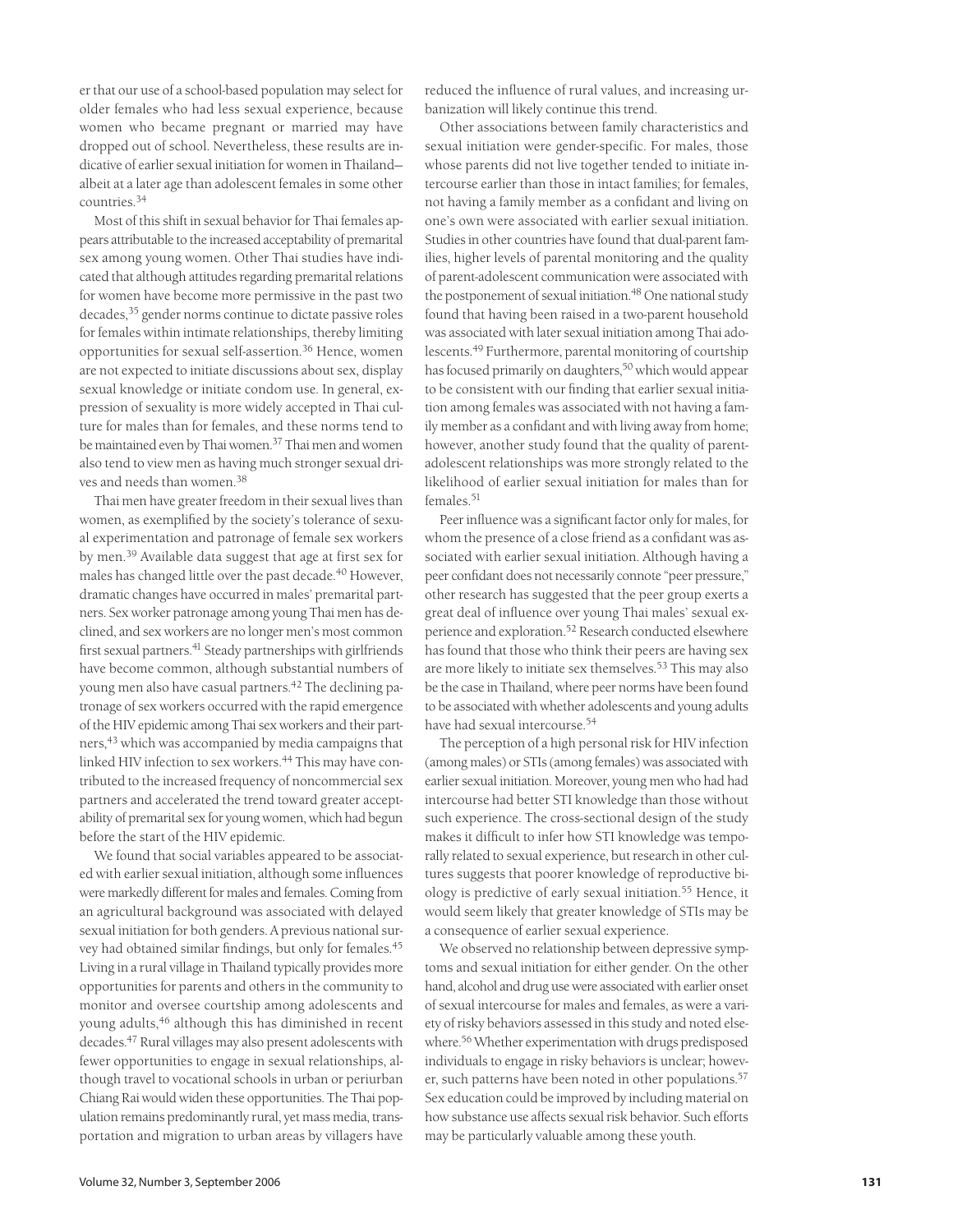#### **Limitations**

This study has several limitations. Its cross-sectional design does not allow us to evaluate the causality of the reported associations; a longitudinal design would be necessary to determine directionality. Also, recall bias may affect the reported age at first intercourse, although respondents may remember this kind of experience better than more mundane events.<sup>58</sup> Underreporting of sensitive behaviors may have occurred; however, the use of audio-CASI probably maximized the level of such reporting in our study, relative to other methods.59 Another limitation is that our use of survival analysis did not fix specific bounds on what age constituted early sexual initiation, yet it did permit us to investigate the probability of sexual initiation at any age in relation to the explanatory variables, and to examine overall trends rather than those arbitrarily linked to a specific age.

Because the study was conducted in vocational schools in northern Thailand, it may not be representative of the adolescent population at large. Nonetheless, 2.5 million of the 7.5 million Thais aged 15–21 attend upper secondary and higher education, including vocational schools.<sup>60</sup> This population tends to come from rural backgrounds, and education represents a means for upward economic mobility and preparation for the urban workforce. Hence our sample may provide some insight into a large and important segment of Thai society that is seeking economic advancement and that may be particularly affected by the social changes occurring in Thailand.

# **Implications**

Addressing sexual risk behavior in Thailand is a challenge because open discussion of sex-related topics is considered a societal taboo, particularly for young women, although some interventions have been able to address communication in mixed-gender groups.<sup>61</sup> Effective sex education may be difficult to achieve in Thailand: Sex education as a formal subject is currently limited in Thai school curricula,<sup>62</sup> and instructors are often reluctant to teach it in the classroom. Similar problems have been noted in other service professions that have significant contact with adolescents and young adults.<sup>63</sup> There is a critical need to inform young Thais about the possible adverse consequences of sexual activity—such as unplanned or unwanted pregnancy, STIs and HIV—and about ways to protect themselves against these risks. Although early sexual initiation in our sample was associated with social variables, most of the related factors appear to be amenable to intervention.

More attention needs to be directed to social influences such as parents and peer groups. Our findings indicate that parents play an influential role as monitors of their daughters' sexual behavior,<sup>64</sup> and efforts to improve parentadolescent communication about sexuality issues may be particularly effective. Peers appear to influence the sexual behavior of young Thai men,<sup>65</sup> and interventions directed at peer norms may be especially helpful to them. These kinds of interventions have had significant effects on the sexual attitudes and intentions of Thai youth.<sup>66</sup>

In general, sex education needs to consider sexual behavior in the context of substance abuse and generalized risk-taking, and also take into account that some early sexual experience may be coerced or unwanted. Different messages targeted at sexually inexperienced and sexually experienced youth are more likely to influence them to reduce their risk-taking behavior. Youth who have not initiated sex may not recognize that acquiring HIV or STIs is a potential consequence of sexual initiation, and experienced youth may be unaware of the additional risks to which they are exposed because of their behavior. Targeted interventions may better prepare Thai youth to ably negotiate the sexual and health challenges of their adolescent years.

# **REFERENCES**

**1.** Sittitrai W et al., *Thai Sexual Behavior and Risk of HIV Infection: A Report of the 1990 Survey of Partner Relations and Risk of HIV Infection in Thailand,* Bangkok: Thai Red Cross Society, 1992.

**2.** Xenos P, Pitaktepsombati P and Sittitrai W, Partner patterns in the sexual behavior of unmarried, rural Thai men, *Asia Pacific Population Forum,* 1993, 6(4):104–117; Cash K, Women educating women for HIV/AIDS prevention, in: Long LD and Ankrah EM, eds., *Women's Experiences with HIV/AIDS: An International Perspective,* New York: Columbia University Press, 1996, pp. 311–332; Mills S et al., HIV risk behavioral surveillance in Bangkok, Thailand: sexual behavior trends among eight population groups, *AIDS,* 1997, 11(Suppl. 1):S43–S51; Podhisita C and Pattaravanich U, *Youth in Contemporary Thailand: Results from the Family and Youth Survey,* Nakhon Pathom, Thailand: Institute for Population and Social Research, Mahidol University, 1995, Publication No. 197; and Soonthornhada A, Adolescent role behavior, expectations and adaptations: past to present, in: Yoddumnern-Attig B et al., *Changing Roles and Statuses of Women in Thailand: A Documentary Assessment,* Nakhon Pathom, Thailand: Institute for Population and Social Research, Mahidol University, 1992, Publication No. 161, pp. 55–63.

**3.** Cash K, 1996, op. cit. (see reference 2); Podhisita C and Pattaravanich U, 1995, op. cit. (see reference 2); and van Griensven F et al., Rapid assessment of sexual behavior, drug use, human immunodeficiency virus, and sexually transmitted diseases in northern Thai youth using audiocomputer-assisted self-interviewing and noninvasive specimen collection, *Pediatrics,* 2001, 108(1):e13, <http://pediatrics.org/cgi/content/ full/108/1/e13>, accessed Aug. 6, 2006.

**4.** van Griensven F et al., 2001, op. cit. (see reference 3); Jenkins RA et al., Dynamics of HIV risk behavior among young Thai men, *AIDS and Behavior,* 1999, 3(4):335–346; Kilmarx PH et al., Explosive spread and effective control of human immunodeficiency virus in northernmost Thailand: the epidemic in Chiang Rai province, 1988–99, *AIDS,* 2000, 14(17):2731–2740; Kitsiripornchai S et al., Sexual behavior of young men in Thailand: regional differences and evidence of behavior change, *Journal of Acquired Immune Deficiency Syndromes and Human Retrovirology,* 1998, 18(3):282–288; and Nelson KE et al., HIV infection in young men in northern Thailand, 1991–1998: increasing role of injection drug use, *JAIDS: Journal of Acquired Immune Deficiency Syndromes,* 2002, 29(1):62–68.

#### **5.** Ibid.

**6.** Albrecht H, HIV incidence trends in young women, *AIDS Clinical Care,* 2001, 13(10):94–99; Buga GA, Amoko DH and Ncayiyana DJ, Sexual behavior, contraceptive practice, and reproductive health among school adolescents in rural Transkei, *East African Medical Journal,* 1996, 73(2):95–100; Centers for Disease Control and Prevention, National and state-specific pregnancy rates among adolescents—United States, 1995–1997, *Morbidity and Mortality Weekly Report,* 2000, 49(27):605– 611; Nicoll A et al., Sexual health of teenagers in England and Wales: analysis of national data, *British Medical Journal,* 1999, 318(7194): 1321–1322; and Orr DP et al., Subsequent sexually transmitted infection in urban adolescents and young adults, *Archives of Pediatrics & Adolescent Medicine,* 2001, 155(8):947–953.

**7.** Podhisita C, Xenos P and Varangrat A, The risk of premarital sex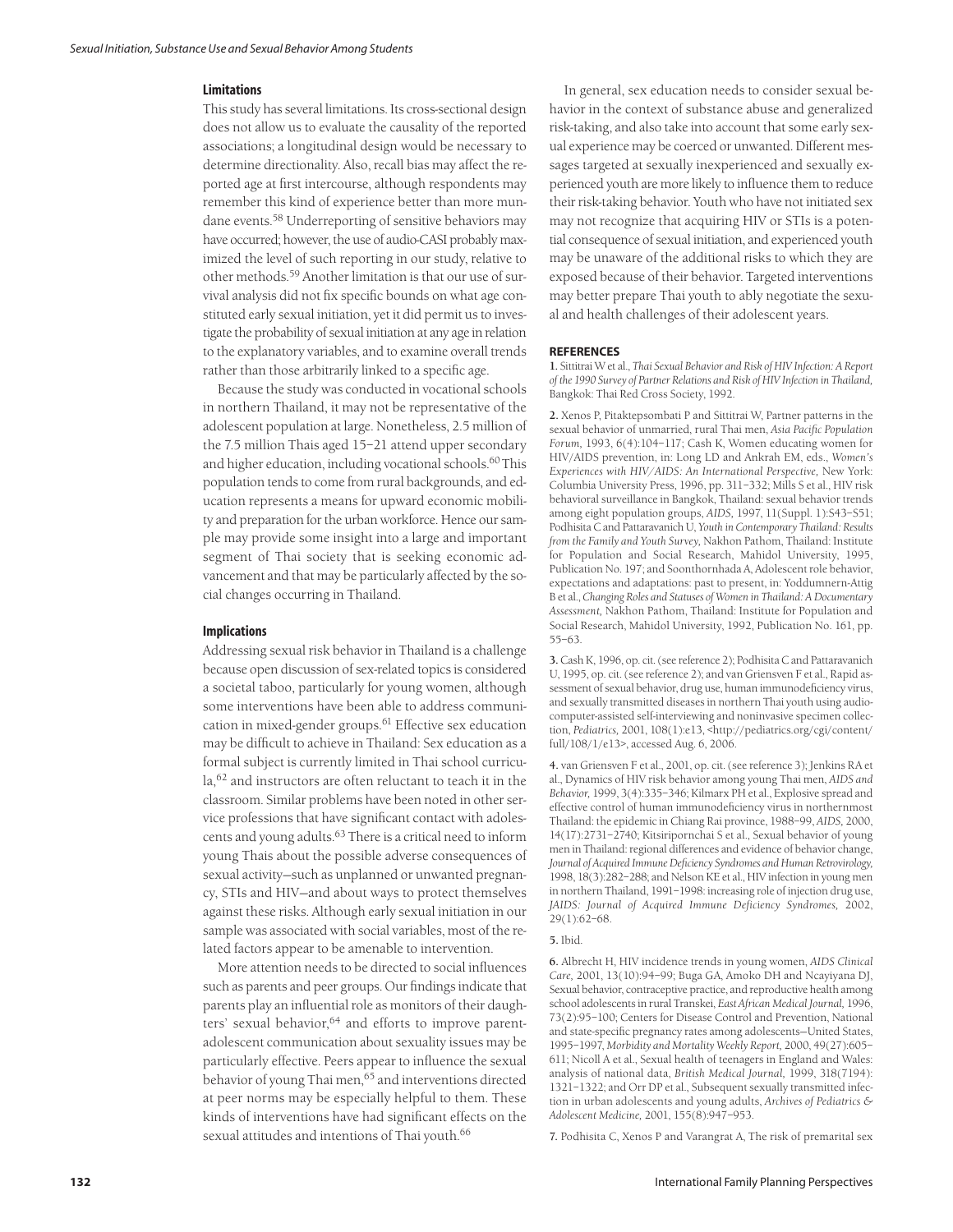among Thai youth: individual and family influence, *Journal of Population and Social Studies*, 2004, 12(2):1–31; and Choe MK et al., Substance use and premarital sex among adolescents in Indonesia, Nepal, the Philippines, and Thailand, *Asia-Pacific Population Journal*, 2004*,* 19(1):5–26.

**8.** Ford N and Kittisuksathit S, Destinations unknown: the gender construction and changing nature of the sexual expression of Thai youth, *AIDS Care,* 1994, 6(5):517–531; and Ford NJ and Kittisuksathit S, *Youth Sexuality: The Sexual Awareness, Lifestyles and Related Health Service Needs of Young, Single Factory Workers in Thailand,* Nakhon Pathom, Thailand: Institute for Population and Social Research, Mahidol University, 1996, Research Report No. 204.

**9.** Podhisita C, Xenos P and Varangrat A, 2004, op. cit. (see reference 7).

**10**. Podhisita C and Pattaravanich U, 1995, op. cit. (see reference 2); Podhisita C, Xenos P and Varangrat A, 2004, op. cit. (see reference 7); and Choe MK et al., 2004, op. cit. (see reference 7).

**11.** Podhisita C, Xenos P and Varangrat A, 2004, op. cit. (see reference 7).

**12.** Ibid.

**13.** Choe MK et al., 2004, op. cit. (see reference 7).

**14.** Ibid.; and Podhisita C, Xenos P and Varangrat A, 2004, op. cit. (see reference 7).

**15.** Podhisita C, Xenos P and Varangrat A, 2004, op. cit. (see reference 7).

**16.** Buga GA, Amoko DH and Ncayiyana DJ, 1996, op. cit. (see reference 6); Meschke LL and Silbereisen RK, The influences of puberty, family processes, and leisure activities on the timing of the first sexual experience, *Journal of Adolescence,* 1997, 20(4):403–418; Kraft P, Age at first experience of intercourse among Norwegian adolescents: a lifestyle perspective, *Social Science & Medicine,* 1991, 33(2):207–213; and Kinsman S et al., Early sexual initiation: the role of peer norms, *Pediatrics,* 1998, 102(5):1185–1192.

**17.** Royal Thai National Statistical Office, *National Statistical Yearbook, Thailand 1998*, Bangkok: Royal Thai National Statistical Office, 1998.

**18.** Kilmarx PH et al., 2000, op. cit. (see reference 4); and Weniger BG et al., The epidemiology of HIV infection and AIDS in Thailand, *AIDS,* 1991, 5(Suppl. 2):S71–S85.

**19.** Kilmarx PH et al., 2000, op. cit. (see reference 4); van Griensven F et al., *The Use of Mortality Statistics as a Proxy Indicator for the Impact of the AIDS Epidemic on the Thai Population,* Bangkok: Institute of Population Studies, Chulalongkorn University, 1998, Publication No. 267/98.

**20.** Mills S et al., 1997, op. cit. (see reference 2).

**21.** Royal Thai Ministry of Education, *Educational Management Information System Centre,* Bangkok: Royal Thai Ministry of Education, 1997.

**22.** Manopaiboon C, Sexual coercion among adolescents in northern Thailand: prevalence and risk factors, *Southeast Asian Journal of Tropical Medicine and Public Health,* 2003, 34(2):447–457.

**23.** van Griensven F, The prevalence of homosexual and bisexual orientation and related health risks among adolescents in northern Thailand, *Archives of Sexual Behavior,* 2004, 33(2):137–147.

**24.** Sandhikshetrin K, ed., *Civil and Commercial Code of Thailand, Books I–VI and Glossary,* Bangkok: Nititham Publishing House, 1996.

**25.** van Griensven F et al., 2001, op. cit. (see reference 3).

**26**. Des Jarlais DC et al., Audio-computer interviewing to measure risk behavior for HIV among injecting drug users: a quasi randomized trial, *Lancet,* 1999, 353(9165):1657–1661; Turner CF et al., Adolescent sexual behavior, drug use, and violence: increased reporting with computer survey technology, *Science,* 1998, 28(5365):867–873; and van Griensven F et al., Palmtop-assisted self-interviewing for the collection of sensitive behavioral data: randomized trial with drug use urine testing, *American Journal of Epidemiology,* 2006, 163(2):271–278.

**27.** Cronbach L, Coefficient alpha and the internal structure of tests, *Psychometrika,* 1951, 16(3):297–334.

**28.**Cox DR and Oakes D, *Analysis of Survival Data,* New York: Chapman and Hall, 1984.

**29.** Sittitrai W et al., 1992, op. cit. (see reference 1); Xenos P, Pitaktepsombati P and Sittitrai W, 1993, op. cit. (see reference 2); Podhisita C and Pattaravanich U, 1995, op. cit. (see reference 2); Soonthornhada A, 1992, op. cit. (see reference 2); Ford N and Kittisuksathit S, 1994, op. cit. (see reference 8); Ford NJ and Kittisuksathit S, 1996, op. cit. (see reference 8); Im-Em W, Changing partner relations in the era of AIDS in upper-north Thailand, in: Caldwell JC et al., eds., *Resistances to Behavioral Change to Reduce HIV/AIDS Infection,* Canberra, Australia: Health Transition Centre, National Centre for Epidemiology and Population Health, Australian National University, 1999, pp. 157–170; Havanon N, Talking to men and women about their sexual relationships: insights from a Thai study, in: Zeidenstein S and Moore K, eds., *Learning About Sexuality: A Practical Beginning,* New York: International Women's Health Coalition and Population Council, 1996, pp. 110–118; and Knodel J et al., Thai views of sexuality and sexual behaviour, *Health Transition Review,* 1996, 6(2):179–201.

**30.** MacCallum RC et al., On the practice of dichotomization of quantitative variables, *Psychological Methods,* 2002, 7(1):19–40; and Preacher KJ et al., Use of the extreme groups approach: a critical reexamination and new recommendations, *Psychological Methods,* 2005, 10(2):178–192.

**31.** Podhisita C and Pattaravanich U, 1995, op. cit. (see reference 2).

**32.**Cash K, 1996, op. cit. (see reference 2); Podhisita C and Pattaravanich U, 1995, op. cit. (see reference 2); and Havanon N, 1996, op. cit. (see reference 29).

**33.** Sittitrai W et al., 1992, op. cit. (see reference 1); Xenos P, Pitaktepsombati P and Sittitrai W, 1993, op. cit. (see reference 2); Cash K, 1996, op. cit. (see reference 2); Podhisita C and Pattaravanich U, 1995, op. cit. (see reference 2); and Soonthornhada A, 1992, op. cit. (see reference 2).

**34.** Orr DP et al., 2001, op. cit. (see reference 6); Manzini N, Sexual initiation and childbearing among adolescent girls in KwaZulu Natal, South Africa, *Reproductive Health Matters,* 2001, 9(17):44–52; and Singh S and Darroch JE, Trends in sexual activity among adolescent American women: 1982–1995, *Family Planning Perspectives,* 1999, 31(5):212–219.

**35.** Podhisita C and Pattaravanich U, 1995, op. cit. (see reference 2); and Im-Em W, 1999, op. cit. (see reference 29).

**36.** Knodel J et al., 1996, op. cit. (see reference 29).

**37.** Xenos P, Pitaktepsombati P and Sittitrai W, 1993, op. cit. (see reference 2); Ford N and Kittisuksathit S, 1994, op. cit. (see reference 8); Ford NJ and Kittisuksathit S, 1996, op. cit. (see reference 8); Im-Em W, 1999, op. cit. (see reference 29); Havanon N, 1996, op. cit. (see reference 29); and Knodel J et al., 1996, op. cit. (see reference 29).

**38.** Ford N and Kittisuksathit S, 1994, op. cit. (see reference 8); Ford NJ and Kittisuksathit S, 1996, op. cit. (see reference 8); Im-Em W, 1999, op. cit. (see reference 29); Havanon N, 1996, op. cit. (see reference 29); Knodel J et al., 1996, op. cit. (see reference 29); and Taywaditep K, Thailand (Maunag Thai), in: Francoeur R, ed., *The Continuum Complete International Encyclopaedia of Sexuality,* New York: Continuum Publishing, 2004, pp. 1021–1053.

**39.** Ford N and Kittisuksathit S, 1994, op. cit. (see reference 8).

**40.** Sittitrai W et al., 1992, op. cit. (see reference 1); Xenos P, Pitaktepsombati P and Sittitrai W, 1993, op. cit. (see reference 2); van Griensven F et al., 2001, op. cit. (see reference 3); Jenkins RA et al., 1999, op. cit. (see reference 4); Kitsiripornchai S et al., 1998, op. cit. (see reference 4); and Nelson KE et al., 2002, op. cit. (see reference 4).

**41.** Ibid.

**42.** Jenkins RA et al., 1999, op. cit. (see reference 4); and Nelson KE et al., 2002, op. cit. (see reference 4).

**43.** Nelson KE et al., 2002, op. cit. (see reference 4).

**44.** Lyttleton C, *Endangered Relations: Negotiating Sex and AIDS in Thailand,* New York: Harwood, 2000.

**45.** Podhisita C and Pattaravanich U, 1995, op. cit. (see reference 2); Choe MK et al., 2004, op. cit. (see reference 7); and Podhisita C, Xenos PFnd Varangrat A, 2004, op. cit. (see reference 7).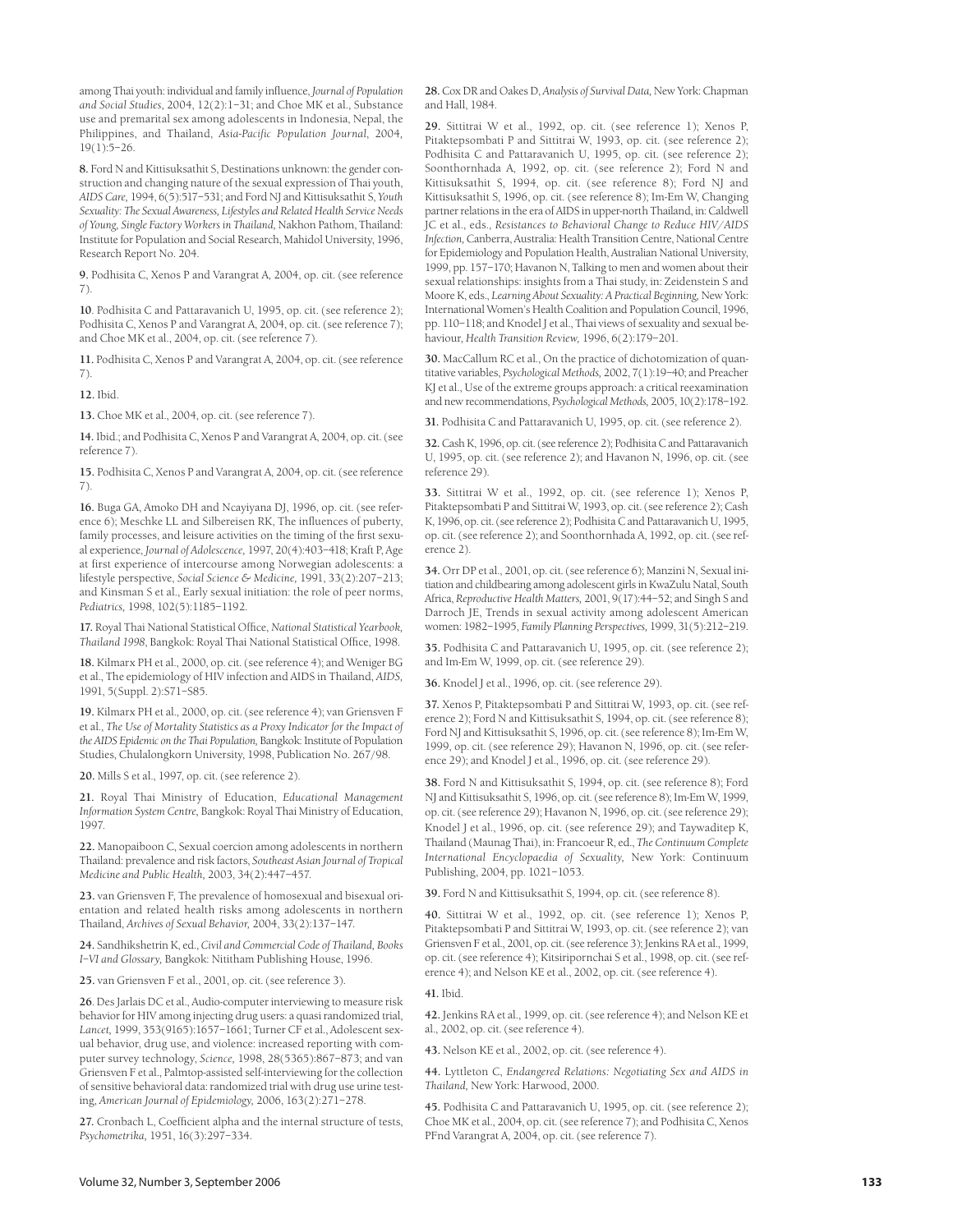**46.** Ford N and Kittisuksathit S, 1994, op. cit. (see reference 8); and Ford NJ and Kittisuksathit S, 1996, op. cit. (see reference 8). **47.** Klausner WJ, *Thai Culture in Transition,* Bangkok: Siam Society, 1997.

**48.** Meschke LL and Silbereisen RK, 1997, op. cit. (see reference 16); Lammers C et al., Influences on adolescents' decision to postpone onset of sexual intercourse: a survival analysis of virginity among youths aged 13 to 18 years, *Journal of Adolescent Health,* 2000, 26(1):42–48; Rosenthal SL et al., Sexual initiation: predictors and developmental trends, *Sexually Transmitted Diseases,* 2001, 28(9):527–532; Karofsky PS et al., Relationship between adolescent-parental communication and initiation of first intercourse by adolescents, *Journal of Adolescent Health,* 2001, 28(1):41–45; Resnick MD et al., Protecting adolescents from harm: findings from the National Longitudinal Study on Adolescent Health, *Journal of the American Medical Association,* 1997, 278(10):823–832; and Sieving RE et al., Maternal expectations, mother-child connectedness, and adolescent sexual debut, *Archives of Pediatrics & Adolescent Medicine,* 2000, 154(8):809–816.

**49.** Choe MK et al., 2004, op. cit. (see reference 7); and Podhisita C, Xenos P and Varangrat A, 2004, op. cit. (see reference 7).

**50.** Ford N and Kittisuksathit S, 1994, op. cit. (see reference 8); Ford NJ and Kittisuksathit S, 1996, op. cit. (see reference 8); and Klausner WJ, 1997, op. cit. (see reference 47).

**51.** Podhisita C, Xenos P and Varangrat A, 2004, op. cit. (see reference 7).

**52.** VanLandingham M et al., In the company of friends: peer influence on Thai male extramarital sex, *Social Science & Medicine,* 1998, 47(12):1993–2011.

**53.** Kinsman S et al., 1998, op. cit. (see reference 16).

**54.** Podhisita C, Xenos P and Varangrat A, 2004, op. cit. (see reference 7).

**55.** Buga GA, Amoko DH and Ncayiyana DJ, 1996, op. cit. (see reference 6); and Fergusson DM and Lynskey MT, Alcohol misuse and adolescent sexual behaviors and risk taking, *Pediatric*s, 1996, 98(1):91–96.

**56.** Allen DR et al., Sexual health risks among young Thai women: implications for HIV/STD prevention and contraception, *AIDS and Behavior,* 2003, 7(1):9–21; Jenkins RA et al., Determinants of condom use and intentions to use condoms among northern Thai youth, *AIDS Education and Prevention,* 2002, 14(2):228–245; and Pitaktong U et al., Helmet use and related risk behaviors among young motorcyclists in northern Thailand, 2004, *Southeast Asian Journal of Tropical Medicine and Public Health,* 35(2):232–241.

**57.** Resnick MD et al., 1997, op. cit. (see reference 48); Fergusson DM and Lynskey MT, 1996, op. cit. (see reference 55); and Halpern-Felsher BL et al., Relationship of alcohol use and risky sexual behavior: a review and analysis of findings, *Journal of Adolescent Health,* 1996, 19(5):331–336.

**58.** Touraneau R et al., *The Psychology of Survey Response,* New York: Cambridge University Press, 2000.

**59.** Des Jarlais DC et al., 1999, op. cit. (see reference 26); and Turner CF et al., 1998, op. cit. (see reference 26).

**60.** Royal Thai Ministry of Education, 1997, op. cit. (see reference 21).

**61.** Cash K et al., *AIDS Prevention Through Peer Education for Northern Thai Single Migratory Factory Workers*, Washington, DC: International Center for Research on Women, 1997.

**62.** Gray A and Punpuing S, *Gender, Sexuality and Reproductive Health in Thailand,* Nakhon Pathom, Thailand: Institute for Population and Social Research, Mahidol University, 1999, Research Report No. 232.

**63.** Beyrer C, *War in the Blood: Sex, Politics and AIDS in Southeast Asia,* London and New York: Zed Books, 1998.

**64.** Ford N and Kittisuksathit S, 1994, op. cit. (see reference 8); and Ford NJ and Kittisuksathit S, 1996, op. cit. (see reference 8).

**65.** VanLandingham M et al., 1998, op. cit. (see reference 52).

**66.** Cash K, 1996, op. cit. (see reference 2); and Cash K et al., 1997, op. cit. (see reference 61).

#### **RESUMEN**

**Contexto:** *Durante las últimas dos décadas, cambios sociales dramáticos han ocurrido en Tailandia; no obstante, hay pocos conocimientos sobre los factores relacionados con la iniciación sexual de los adolescentes.*

**Métodos:** *Se llevó a cabo una encuesta mediante audio-entrevistas asistidas por computadora para evaluar las características sociales y demográficas, el uso de sustancias, la conducta sexual, y los conocimientos acerca de la infección del VIH y las ITS. Se entrevistaron a 1.725 estudiantes de escuelas vocacionales, de 15–21 años de edad, residentes en la región norte de Tailandia. Las diferencias entre los géneros con respecto a estos factores se evaluaron mediante pruebas de chi cuadrada y pruebas U de Mann-Whitney. Se evaluaron las relaciones entre estas variables y la iniciación sexual de cada género a través del análisis multivariado de supervivencia utilizando modelos de Cox de riesgo proporcional.*

**Resultados:** *Los varones iniciaron sus relaciones sexuales a una edad más temprana que las mujeres; la edad mediana de la primera relación fue de 17 y 18 años, respectivamente. La iniciación sexual estuvo relacionada con haber pertenecido a un entorno no agrícola y al uso de alcohol o metanfetamina (razones de riesgo ajustadas, 1,3–2,9). En el caso de los hombres, la iniciación sexual también estuvo relacionada con otros factores, incluidos la separación de sus padres, tener un amigo confidente, consumo de tabaco, tener un riesgo percibido elevado de la infección por VIH, y tener un nivel alto de conocimiento de las ITS (1,3–1,7). Con respecto a las mujeres, los factores relacionados con la iniciación sexual a temprana edad eran la menor edad, vivir fuera del núcleo familiar, no poder compartir sus confidencias con un miembro de su familia, riesgo percibido elevado de las ITS y haber fumado marihuana alguna vez (1,3–2,4).* 

**Conclusiones:** *Las intervenciones dirigidas a mejorar las consecuencias adversas de la iniciación sexual a temprana edad deben abordar las influencias sociales tales como las relaciones con los padres y con los pares. Los programas deben identificar y concentrar la atención en los subgrupos de alto riesgo, tales como aquellos que a temprana edad ya tienen experiencia sexual y los que presentan conductas proclives a tomar riesgos.*

### **RÉSUMÉ**

**Contexte:** *La Thaïlande a enregistré une profonde transformation sociale ces 20 dernières années. Les facteurs d'initiation sexuelle des adolescents demeurent toutefois peu connus.* **Méthodes:** *Une enquête basée sur la méthode d'auto-entrevue audio assistée par ordinateur a été menée pour évaluer les caractéristiques sociales et démographiques, l'usage de substances intoxicantes, le comportement sexuel et la sensibilisation aux VIH et IST parmi 1.725 élèves de l'enseignement professionnels âgés de 15 à 21 ans dans le nord de la Thaïlande. Les différences entre les sexes ont été évaluées, pour ces facteurs, par tests chi carré et Mann-Whitney U. L'analyse de survie multivariée, par modèles de risques proportionnels de Cox, a permis d'évaluer les associations entre ces variables et l'initiation sexuelle de chaque sexe.*

**Résultats:** *Les garçons connaissent leurs premiers rapports se-*